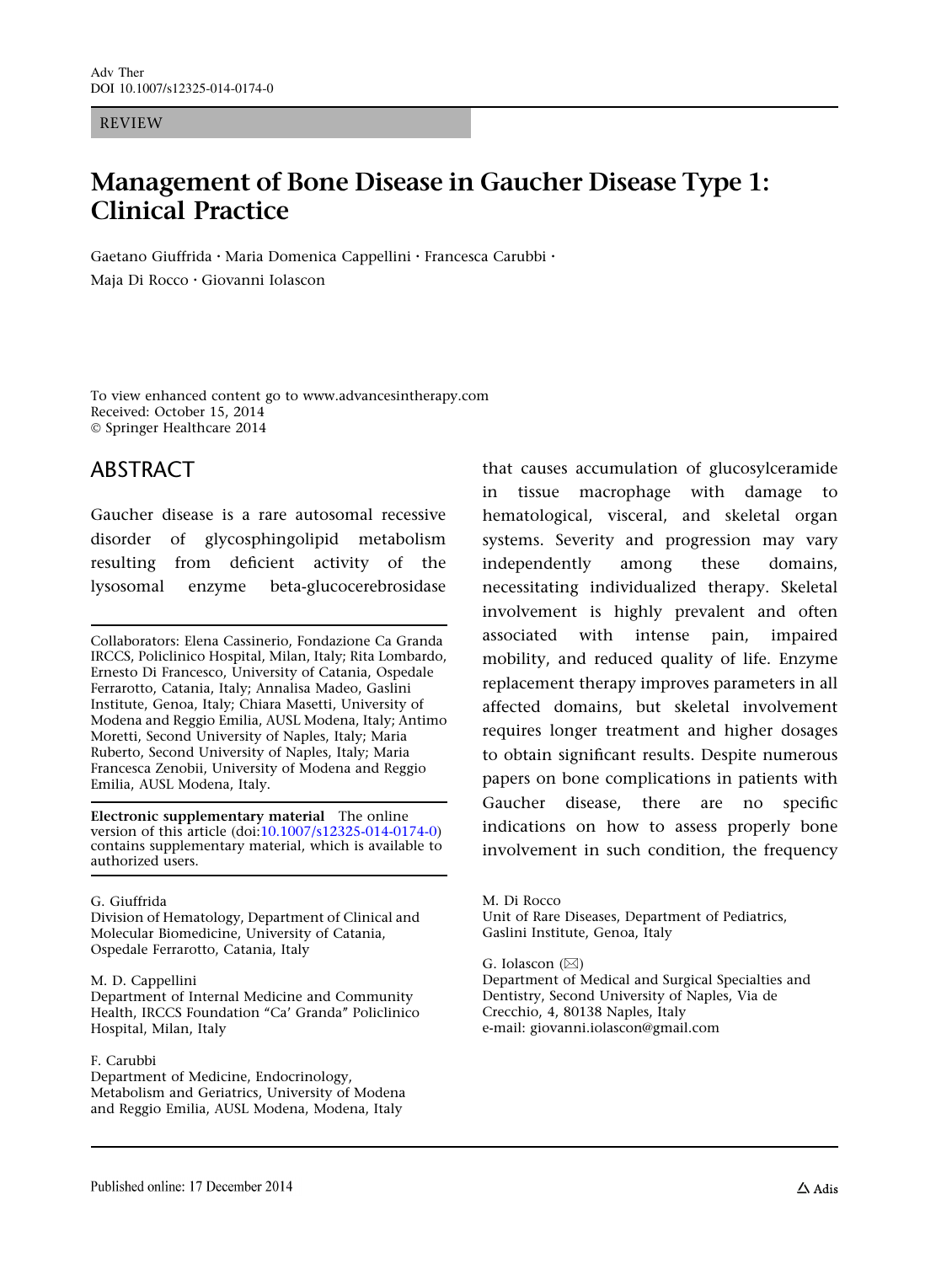of assessment, the use of markers for osteoblast and osteoclast activity, or the administration of bisphosphonates or other symptomatic drugs in adult and pediatric patients. Starting from a reevaluation of cases with bone involvement, we have identified some common errors in the diagnostic approach and management. The aim of this paper was to propose a methodological and critical approach to the diagnosis, followup and treatment of bone disease in patients with Gaucher disease type 1.

Keywords: Bone; Gaucher disease; Dual energy X-ray absorptiometry; Magnetic resonance imaging; MRI; Skeletal disease

## INTRODUCTION

Gaucher disease (GD; OMIM #230800) is a rare autosomal recessive hereditary disorder of glycosphingolipid metabolism resulting from deficient activity of the lysosomal enzyme β-glucocerebrosidase (EC 3.2.1.45; lysosomal glucocerebrosidase). Glucosylceramide accumulates in macrophages (Gaucher cells) in the spleen, liver, and bone marrow. Although GD has a continuous spectrum of severity, it is traditionally classified into three forms: type 1 (chronic; lacking early onset neuronopathy), type 2 (acute; with early onset neuronopathy), and type 3 (chronic; with early onset neuronopathy) [[1\]](#page-13-0). Type 1 GD accounts for the vast majority of cases, with an incidence of approximately 1/40–60,000 in the general population [\[2,](#page-13-0) [3\]](#page-13-0) and 1/500 in the Ashkenazy population [\[4\]](#page-13-0).

GD type 1 is a chronic multi-organ disorder with a variety of signs and symptoms that include hepatomegaly, splenomegaly, (pan)cytopenia, pulmonary disease, and various bone manifestations. The severity and clinical

course of the disease are extremely heterogeneous, varying between patients and affected domains in the same patient [\[1](#page-13-0)]. Bone pathology in GD affects both the marrow and structural compartments, although the precise pathophysiological mechanisms are not yet well understood. Bone marrow infiltration by Gaucher cells may cause vascular occlusion, ischemia, and compression, whereas mineralization defects may result from abnormal bone remodeling [[1\]](#page-13-0). Skeletal manifestations are the most disabling long-term complication of GD, and more than 80% of patients have signs of bone involvement at diagnosis [[5,](#page-13-0) [6\]](#page-13-0). These may include abnormal bone remodeling, osteopenia, lytic lesions, pathological fractures, vertebral collapse, and avascular osteonecrosis particularly at the femoral or humeral heads with possible bone collapse and joint involvement [\[7\]](#page-13-0). Osteopenia is common in patients with GD, and often occurs early in life, resulting in reduced bone mineral density (BMD) with lower peak bone mass and increased risk of complications associated with bone fragility [[8](#page-13-0)].

Skeletal involvement is a compelling indication for enzyme replacement therapy (ERT) and some bone parameters are key treatment goals  $[8, 9]$  $[8, 9]$  $[8, 9]$  $[8, 9]$ . While patients with bone pain and bone crisis resulting from bone marrow infiltration generally respond to ERT within 2 years  $[10]$ , improvement of bone mineral density (BMD) is markedly dosedependent and requires up to 8 years of highdosage therapy to normalize [[11\]](#page-13-0). Some bone manifestations are irreversible [\[12\]](#page-13-0); thus, early and sustained treatment is critical. Adequate treatment is especially important during adolescence and early adulthood, when peak bone mass is accrued [[13](#page-13-0)]. Moreover, early treatment may reduce the risk of avascular bone necrosis [\[14](#page-13-0)]. Over time, impaired quality of life (QoL) may become refractory to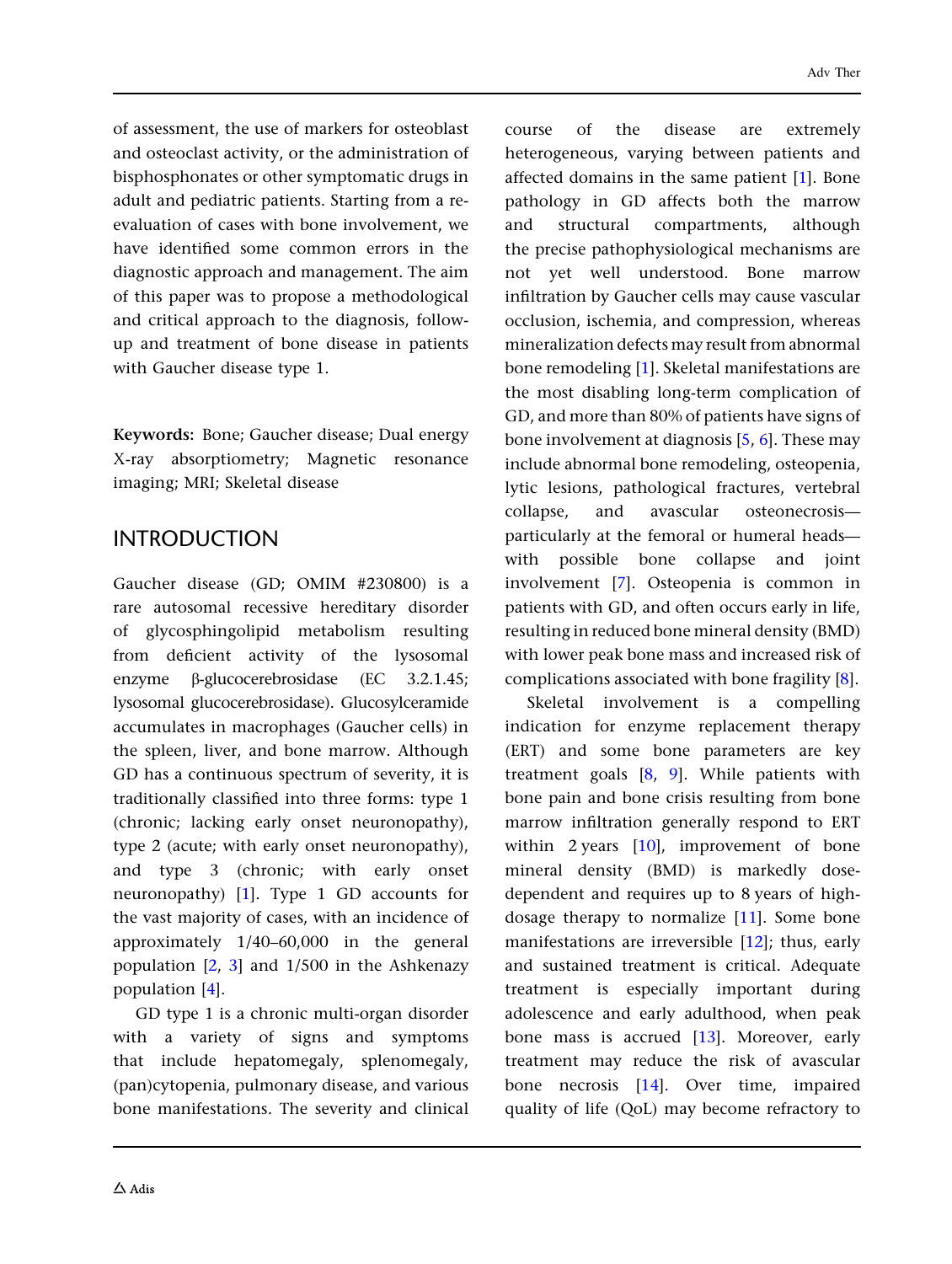therapy due to the occurrence of permanent bone sequelae and the need for joint replacements [\[15,](#page-13-0) [16](#page-13-0)].

Guidelines have been elaborated for the diagnosis, treatment and follow-up of patients with GD [[17](#page-13-0), [18](#page-13-0)]; however, detailed information on the correct evaluation and interpretation of skeletal involvement are lacking. The aim of this paper was to propose a methodological and critical approach to the diagnosis, follow-up, and treatment of bone disease in patients with GD type 1.

## **METHODS**

To address the unmet need for improving the approach to bone disease in GD, a panel of physicians with experience in GD diagnosis and treatment, as well as an expert on bone disease, convened three times to review the literature, discuss clinical cases of GD with various forms and presentations of bone involvement, and formulate recommendations for diagnosing, monitoring, and treating skeletal manifestations of GD. Starting from a re-evaluation of cases with bone involvement, we have identified some common errors in the diagnostic approach and management.

The analysis in this article is based on previously conducted studies and does not involve any new studies of human or animal subjects performed by any of the authors.

## CASE REPORTS

Three cases of GD are presented to illustrate situations encountered in clinical practice; several common pitfalls are highlighted (Supplement 1). Suboptimal outcomes in these clinical cases can be attributed to (a) late diagnosis of GD, (b) the improper use or interpretation of imaging methods for the diagnosis and monitoring of skeletal involvement, or (c) inadequate ERT dosage. Based on these observations we reconsider the most important methods for evaluating bone disease in GD and make critical suggestions for their use and interpretation in light of recent advances in osteoporosis.

## DISCUSSION

### Imaging Methods for Assessing Bone Damage

### Dual Energy X-ray Absorptiometry (Table [1\)](#page-3-0)

The gold standard for quantitative assessment of bone mineral status in adults is dual energy X-ray absorptiometry (DXA), performed at the lumbar spine (L1–L4) and hip (total hip or femoral neck). In children, in addition to DXA performed on the L1–L4 lumbar vertebrae, scans of the total body less head (TBLH) are mandatory, whereas measurement of BMD at the femur is not recommended due to high variability in skeletal maturity [[19](#page-13-0)]. The parameters obtained from these measurements are bone mineral content (BMC) in grams, area in  $\text{cm}^2$ , and BMD in g/ $\text{cm}^2$ . Because of the twodimensional nature of DXA, measurements are strongly influenced by bone size, skeletal maturity, and pubertal stage. Small bones may lead to an underestimation of BMD. Other confounding factors include avascular necrosis of the proximal femur and vertebral fractures, which may provide misleading results. In adults, the presence of osteophytes, vascular calcifications, and calculi can lead to overestimation of bone mass.

The reference DXA parameter for premenopausal women, for men younger than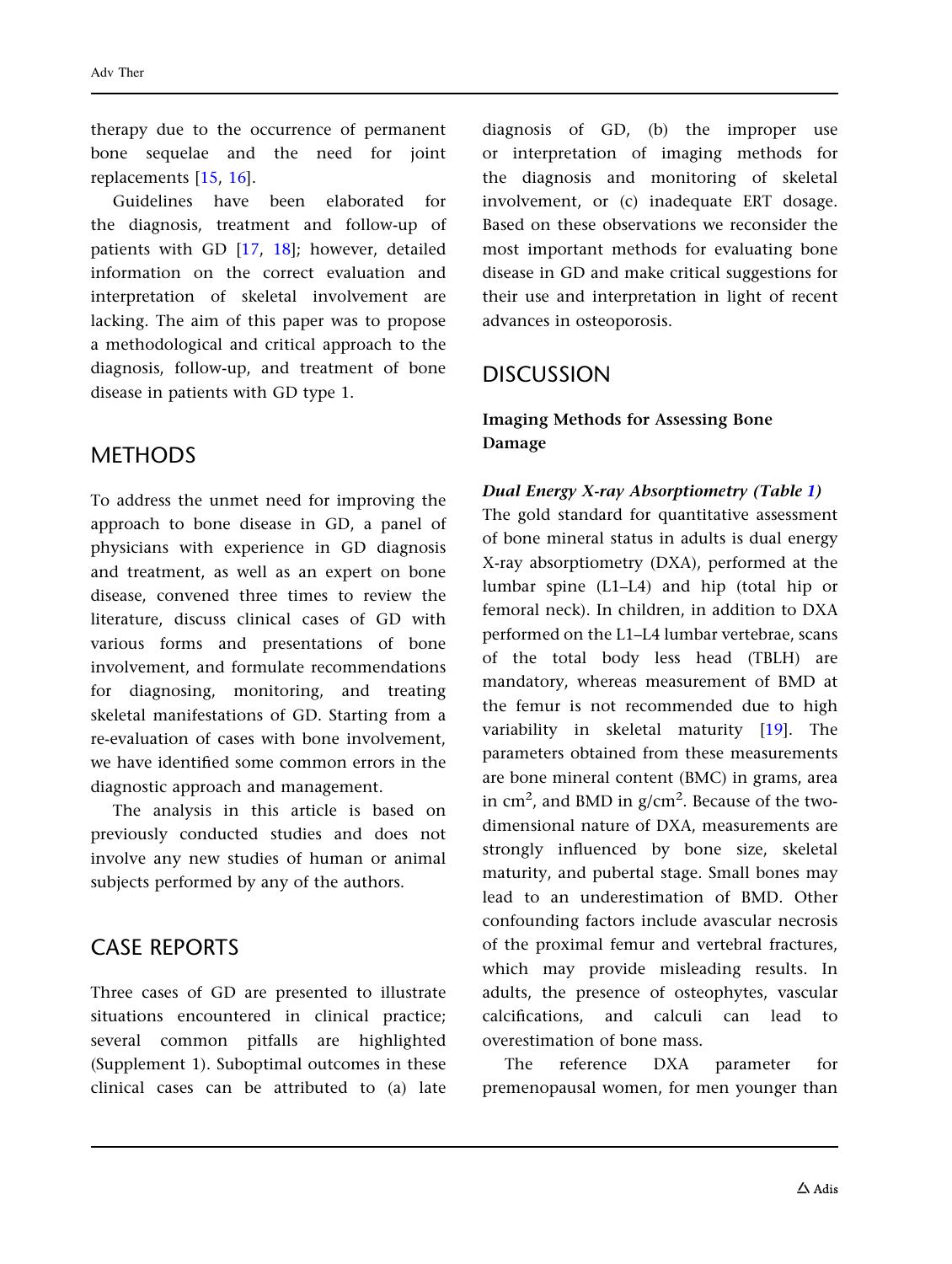<span id="page-3-0"></span>Table 1 Key points for using dual energy X-ray absorptiometry (DXA) for diagnosis and follow-up in patients with Gaucher disease (GD)

#### Procedure

The essential parameters are bone mineral content in grams, bone area (cm<sup>2</sup>), and bone mass density (BMD) (g/cm<sup>2</sup>) Serial measurements of BMD should be performed with the same equipment and, if possible, by the same operator

#### Sites to examine

Lumbar spine (L1–L4)

Total body less head (TBLH)

Proximal femur (total hip and femoral neck)

When these sites cannot be measured, the distal third of the radius of the non-dominant forearm is evaluated

#### Interpretation

DXA should be interpreted using the Z-score as a reference value. Z-scores below -2.0 indicate reduced bone mineral density. In postmenopausal women and in men aged  $\geq$ 50 years the T-score is interpreted using the World Health Organization (WHO) classification for osteopenia/osteoporosis, considering methodological precision and least significant change detectable

#### Frequency

DXA should be performed at baseline and after 12 months in untreated asymptomatic patients and in patients who have not reached therapeutic goals on enzyme replacement therapy (ERT). When therapeutic goals are achieved, the guidelines recommend follow-up every 12–24 months. However, in our experience this can be carried out every 36 months, in the absence of inter-current conditions associated with BMD loss

#### Recommendations for pediatric patients

DXA is performed in patients aged  $\geq$ 5 years with scans of the lumbar vertebrae (L1–L4) and TBLH; measurement of BMD at the femur is not recommended. Results are interpreted with the Z-score

50 years old, and for the pediatric population is the Z-score, which refers to the mean BMD of the subject compared to a population of similar age, sex, and ethnicity [[20](#page-13-0)]. In the aforementioned populations, DXA measurements with a Z-score less than or equal to  $-2.0$  should be reported as "BMC or BMD below the expected range for chronological age'' and not with the term "osteopenia"  $[21]$  $[21]$  $[21]$ , whereas the diagnosis of osteoporosis should not be based only on BMD values. For postmenopausal women and men aged  $\geq$ 50 years, the preferred parameter is the T-score, which expresses BMD compared to that of young adults (aged 20–29 years) of the same sex. It should be interpreted according to the World Health Organization densitometric classification, in which a T-score between  $-1.0$ and  $-2.5$  indicates osteopenia, while a T-score less than -2.5 indicates osteoporosis.

How to Perform DXA Measurement of BMD at the lumbar spine should be performed in the anteroposterior projection, considering the mean BMD of at least two vertebrae among L1–L4, excluding any vertebrae with defects or artifacts. The femoral neck or total hip is the optimal site for fracture risk assessment [[22](#page-14-0)]. In certain circumstances (e.g., for very obese patients or the presence of bone damage in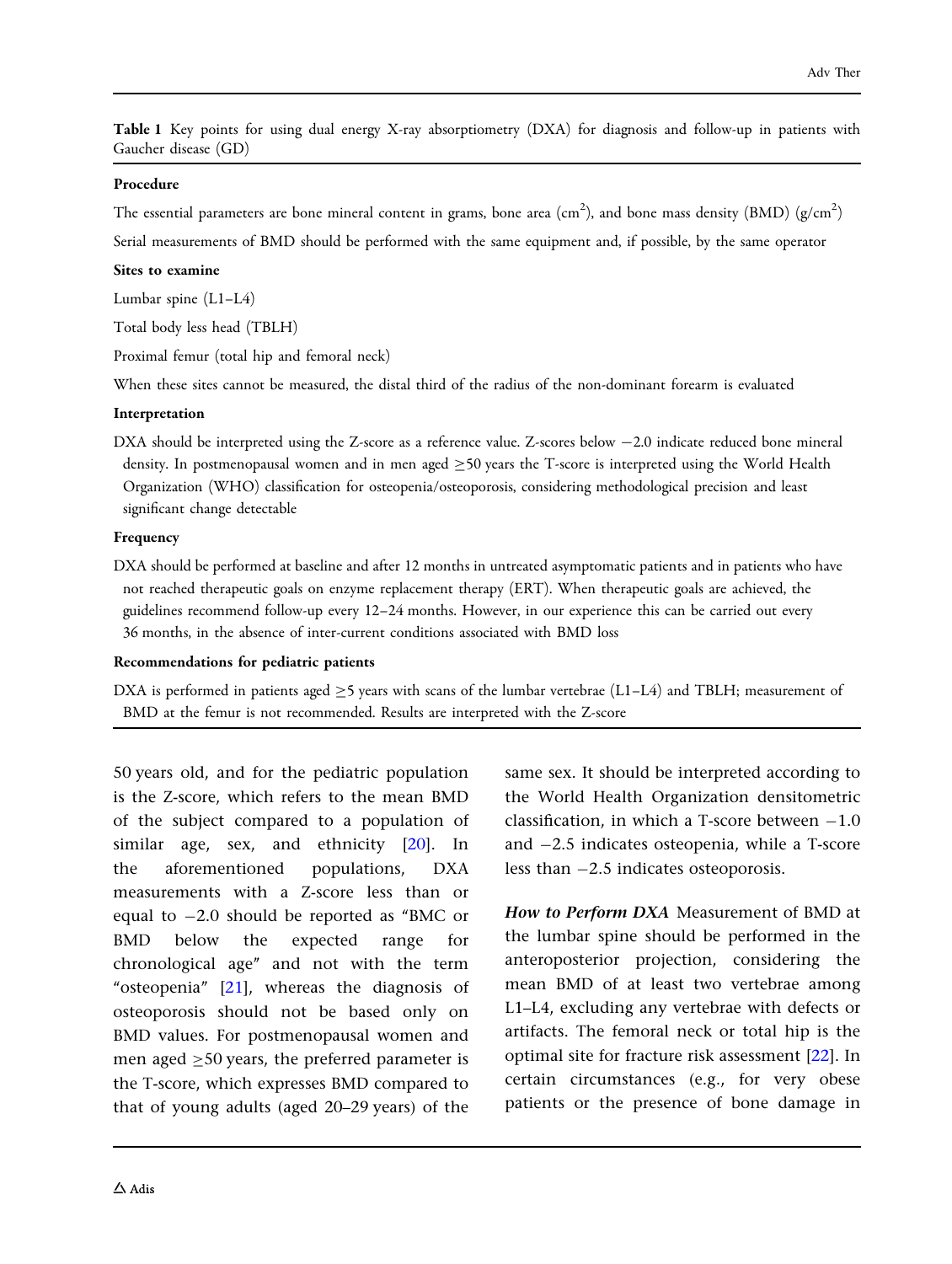<span id="page-4-0"></span>vertebral or femoral sites), a different skeletal site may be used, such as the distal third of the radius in the non-dominant arm. The minimum age for densitometric examinations is 5 years.

Regarding methodological variability and the accuracy of measurements, the precision error and least significant change (LSC) detectable must be determined for each DXA apparatus, independently from the information provided by the manufacturer. Strict adherence to protocols is required to obtain accurate results. For complete instructions, refer to appendix II of the International Society for Clinical Densitometry (ISCD) 2013 position document [\[20\]](#page-13-0). Equipment accuracy must be assessed on a representative sample of patients at any clinic. To analyze precision, 3 measurements must be performed on each of at least 15 patients or 2 measurements on 30 patients, repositioning the patient after each scan. The minimum acceptable precision varies depending on the anatomical site evaluated, in particular, for the lumbar spine it is 9%, corresponding to an LSC of 5.3%. This margin of error should be taken into account for repeated measurements performed to assess the effectiveness of drug treatment. For example, a 4% variation in BMD of the lumbar spine after a year of therapy would be below the LSC for this segment (5.3%). Therefore, the increase in density would not be attributable with certainty to a pharmacological effect. Serial evaluations should consider not only the Z-score (or T-score) and BMD but also the BMC and the area.

Frequency of DXA Follow-Up Current recommendations indicate that DXA should be performed at baseline and after 12–24 months in untreated patients with GD and in those who have reached therapeutic Table 2 Key points for the use of MRI to assess bone marrow infiltration (BMI) in the diagnosis and follow-up of patients with GD

### Procedure and interpretation

- T1-weighted MRI can measure the marrow fat component; sequences of the femur and spine are used for the quantification of bone marrow infiltration
- T2-weighted sequences are used to identify bone infarcts, osteonecrosis, and the differential diagnosis of bone crises. Evaluation of avascular osteonecrosis requires T2-weighted MRI sequences and short-tau inversion recovery (STIR)
- The same semi-quantitative assessment method should be used at baseline and follow-up

#### Frequency

Current recommendations indicate that MRI should be performed at baseline and repeated every

12–24 months in treated patients with normal scores

24–36 months in untreated patients with normalized scores

12 months in patients with severe bone marrow burden (BMB) scores

24 months for patients with moderate BMB scores

Time dosage is adjusted when significant complications occur

However, we suggest that follow-up may be performed every

12 months if the normalized score is  $>1$ 

24 months if the normalized score is  $\leq$ 1

36 months in stable patients with good metabolic control and normalized scores consistently  $\leq$ 1

Time dosage is adjusted, or significant complications occur

#### Recommendations for pediatric patients

Age-related bone marrow conversion in children interferes with evaluation of infiltration; currently there are no guidelines or standardized methods for analyzing this parameter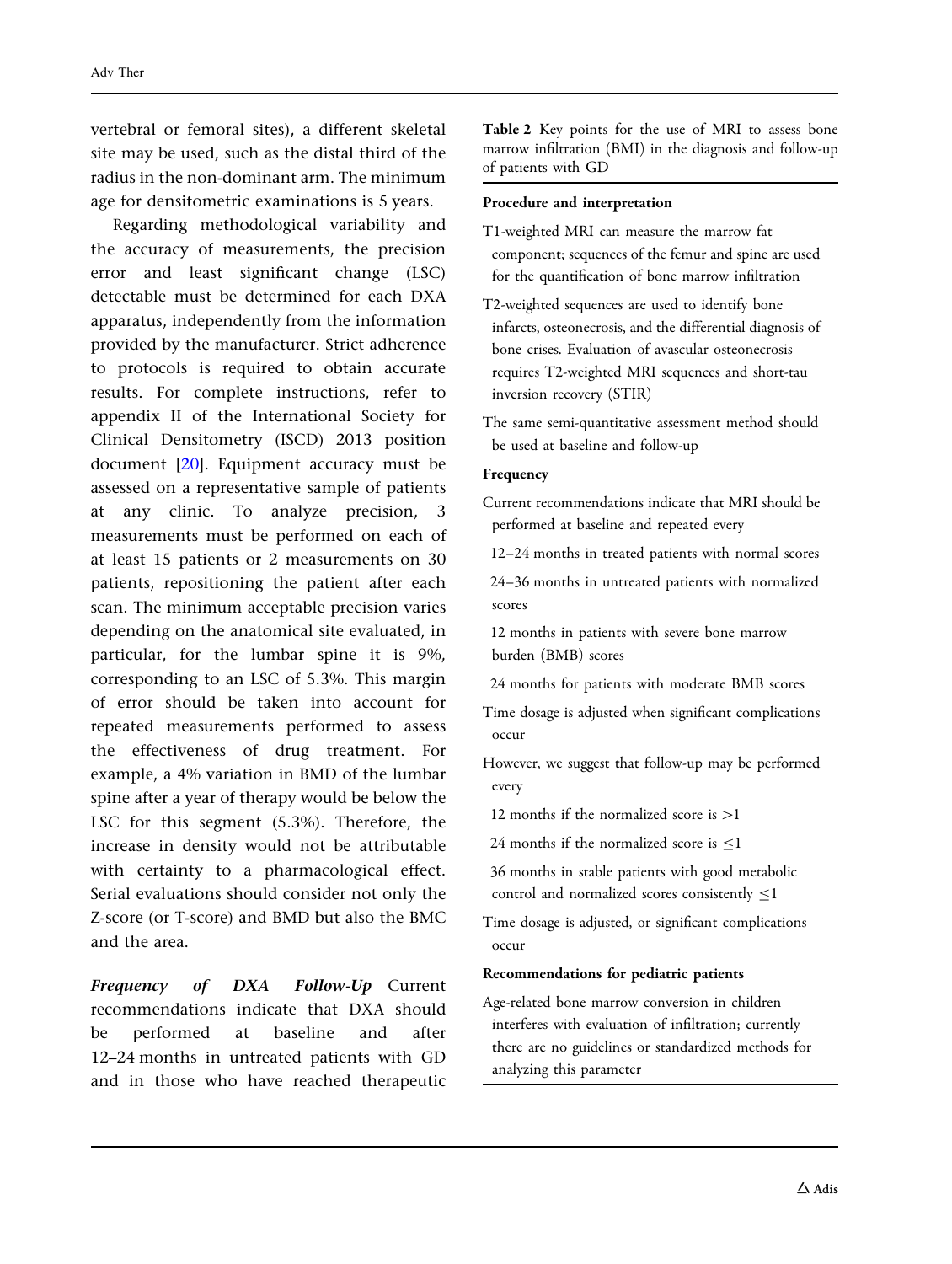goals on ERT, whereas patients who have not reached therapeutic goals should be assessed every 12 months [\[17\]](#page-13-0). However, given the slow rate of BMD changes we suggest that assessment can be performed every 24–36 months in untreated patients, and every 36 months in patients who have achieved goals for skeletal involvement on ERT. DXA should be repeated at shorter intervals (e.g., 12–24 months) in patients with conditions associated with a rapid loss of bone mass (e.g., corticosteroids therapy). The minimum time interval for evaluating bone density during the course of treatment is 6 months. Serial DXA examinations should be performed using

the same device, possibly by the same operator [\[23\]](#page-14-0).

### Magnetic Resonance Imaging (MRI) (Table [2](#page-4-0))

Magnetic resonance imaging (MRI) is an extremely sensitive method for monitoring bone pathology in GD. Protocols include T1 weighted spin echo and turbo sequences, short tau inversion recovery (STIR) sequences, as well as T2-weighted spin echo, turbo spin echo or gradient echo sequences. Spin echo MRI sequences are useful for identifying bone marrow by its high fat content, which appears as a hyperintense T1-weighted signal and an intermediate-to-hyperintense T2-weighted signal. Bone marrow infiltration (BMI) by Gaucher cells displaces fatty marrow, resulting in a less intense signal. Regression of BMI, for example as a consequence of ERT, increases marrow fat content and causes the signal intensity to normalize. Some changes are irreversible, such as bone infarction and fibrosis.

MRI is also the most sensitive method to detect osteonecrosis. Increased signal intensity in T1- and T2-weighted images or hyperintense signal in STIR is suggestive of active bone marrow events. STIR may reveal osteonecrosis that is obscured by Gaucher cell infiltration in T1-and T2-weighted images.

The age-related conversion of hematopoietic to fatty bone marrow that occurs in children interferes with evaluation of BMI, and currently there are no guidelines or standardized methods for analyzing this parameter. Therefore, in clinical practice BMI is not assessed in pediatric patients. However, MRI is useful for assessing osteonecrosis and active bone marrow events in pediatric patients.

MRI is a qualitative method, but semiquantitative methods have been developed to assess BMI by Gaucher cells. BMI is clinical relevant because it is an index of disease severity and of the risk of bone crisis and osteonecrosis. Semi-quantitative MRI methods compare signal intensities to an internal reference standard. Six semi-quantitative methods have been developed that differ mainly by the body area evaluated. These methods have been validated by comparison to other methods, and interrater reliability has been assessed at multiple centers [[24–29\]](#page-14-0). Of these, the bone marrow burden (BMB) seems to be the most commonly used method.

A quantitative MRI method known as quantitative chemical shift imaging (QCSI) has also been developed [\[30](#page-14-0)]. QCSI quantifies fat content using differences in the resonant frequencies of fat and water in bone marrow. However, it is not universally available, relies on specialist technical input, is time consuming, and prone to both measurement errors and artifacts. For all these reasons, it is not used in clinical practice. BMI can be measured using scintigraphic imaging with semi-quantitative assessment; however, whereas it is widely available, this method has low specificity, and physiological excretion of markers hampers assessment of the abdominal region. Recently, Di Rocco et al. [[3](#page-13-0)] have normalized these methods so that their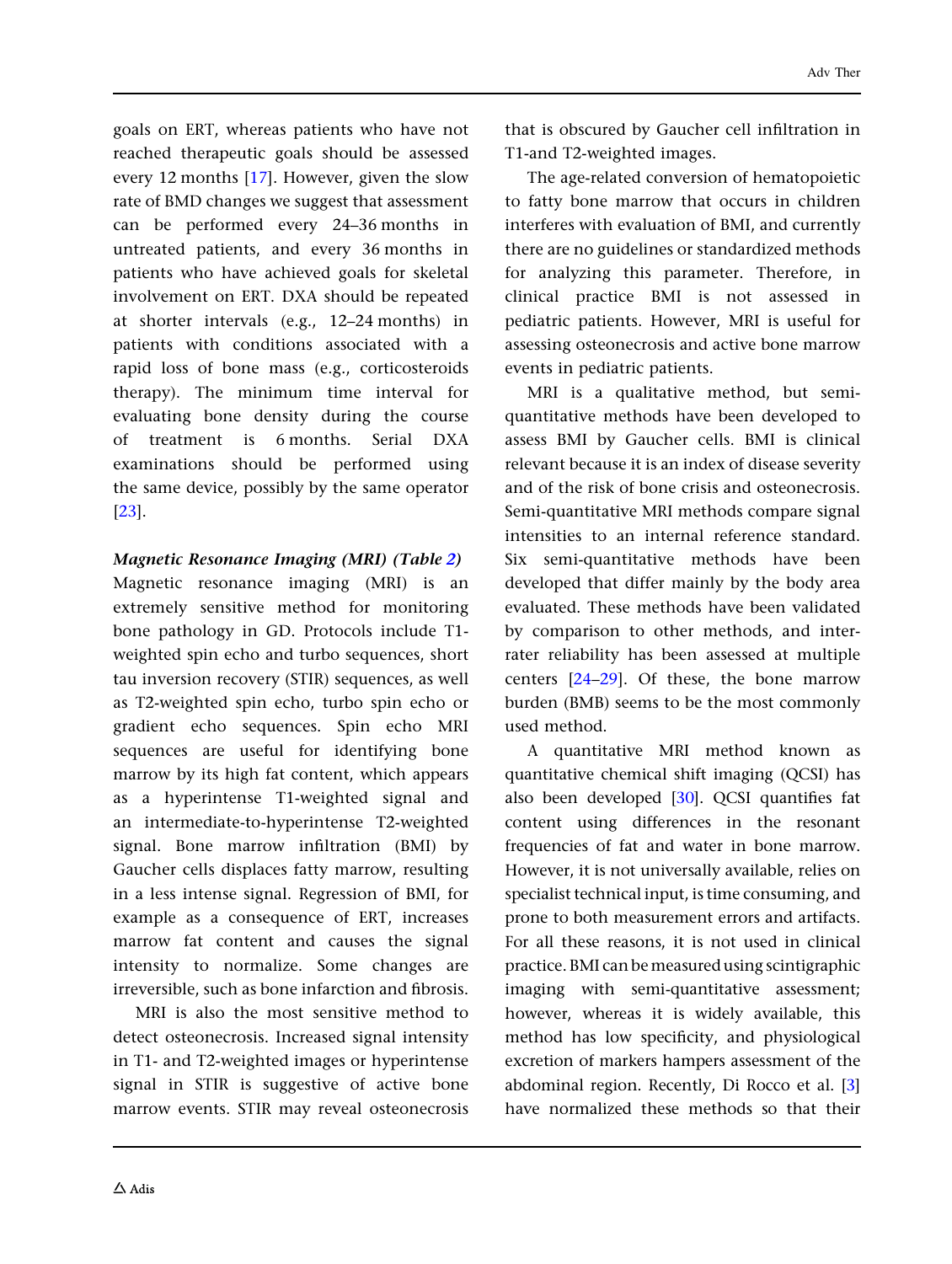| Normalized score | Rosenthal                | <b>Dusseldorf</b> | Terk             | <b>VDR</b>         | <b>BMB</b> |
|------------------|--------------------------|-------------------|------------------|--------------------|------------|
| $\overline{0}$   | $\mathbf{0}$             | $\theta$          | $\theta$         | >2.0               | $0 - 2$    |
| 1                | $1 - 3$                  | $1 - 3$           | 1 <sup>a,b</sup> | $1.5 - 2.0$        | $3 - 7$    |
| 2                | $4 - 7$                  | $4 - 6$           | $2^{a,b}$        | $1.0 - 1.5$        | $8 - 12$   |
| $\mathfrak{Z}$   | $8 - 11$                 | $7 - 8$           | $3^{a,b}$        | <1.0               | $13 - 16$  |
| Normalized score | <b>QCSI</b> fat fraction | <b>S-MRI</b>      | 99mTc-sestamibi  | 99mTc-radiocolloid |            |
| $\overline{0}$   | >0.30                    | $0 - 4$           | $0 - 2$          | Normal             |            |
| 1                | $0.30 - 0.25$            | $5 - 10$          | $3 - 4$          | Mild               |            |
| 2                | $0.20 - 0.25$            | $11 - 17$         | $5 - 6$          | Moderate           |            |
| $\mathfrak{Z}$   | < 0.20                   | $18 - 24$         | $7 - 8$          | Severe             |            |

Table 3 Equivalence of disease severity scores for magnetic resonance and scintigraphic evaluation of bone marrow involvement in patients with Gaucher disease

Reproduced with permission from  $[3]$  $[3]$ <br><sup>a</sup> The presence of osteonecrosis is not considered in the bone marrow score per se, since it indicates involvement of the bone mineral component rather than the marrow component, which is the primary focus of MRI

<sup>b</sup> Degree of impairment in the normal scintigraphic pattern. BMB bone marrow burden, S-MRI Spanish magnetic resonance index, VDR vertebral disk ratio, QCSI quantitative chemical shift index

results are now comparable, allowing clinicians and radiologists to use any one of these methods (Table 3).

Frequency of MRI Follow-Up The International Registry Collaborative Gaucher Group (ICGG) has developed recommendations for effective monitoring of adult patients with GD type 1 [\[17](#page-13-0)]. These indicate that MRI should be performed at diagnosis and then every 12–24 months for patients not receiving ERT and for those who have not achieved therapeutic goals while receiving ERT, whereas patients who have achieved therapeutic goals while receiving ERT should be monitored every 24–36 months. Assessments should be performed also when changing therapy or in the event of significant clinical complications. Therapeutic goals for BMI have not been established.

Follow-up imaging may be less frequent in untreated patients with minimal disease who lack evidence of progression over several years, or in treated patients with negligible BMI and evidence of stable disease. Conversely, evaluations should be more frequent in untreated symptomatic patients with significant disease burden [[17](#page-13-0)].

MRI is cost-effective in terms of diagnostic value and the cost of therapy; however, it is expensive and for this reason, we propose the following protocol. At baseline, total body semiquantitative MRI should be used to check for osteonecrosis in sites other than the femoral head [[31](#page-14-0)]. The same semi-quantitative method should be used for follow-up. However, in our opinion, total body MRI is not useful for followup. Instead, we suggest performing MRI on specific symptomatic regions.

If the baseline normalized score (see Table [2\)](#page-4-0) is  $\leq$ 1, MRI should be performed every 24 months; if it is  $>1$ , MRI should be performed every 12 months. In stable patients with good metabolic control and scores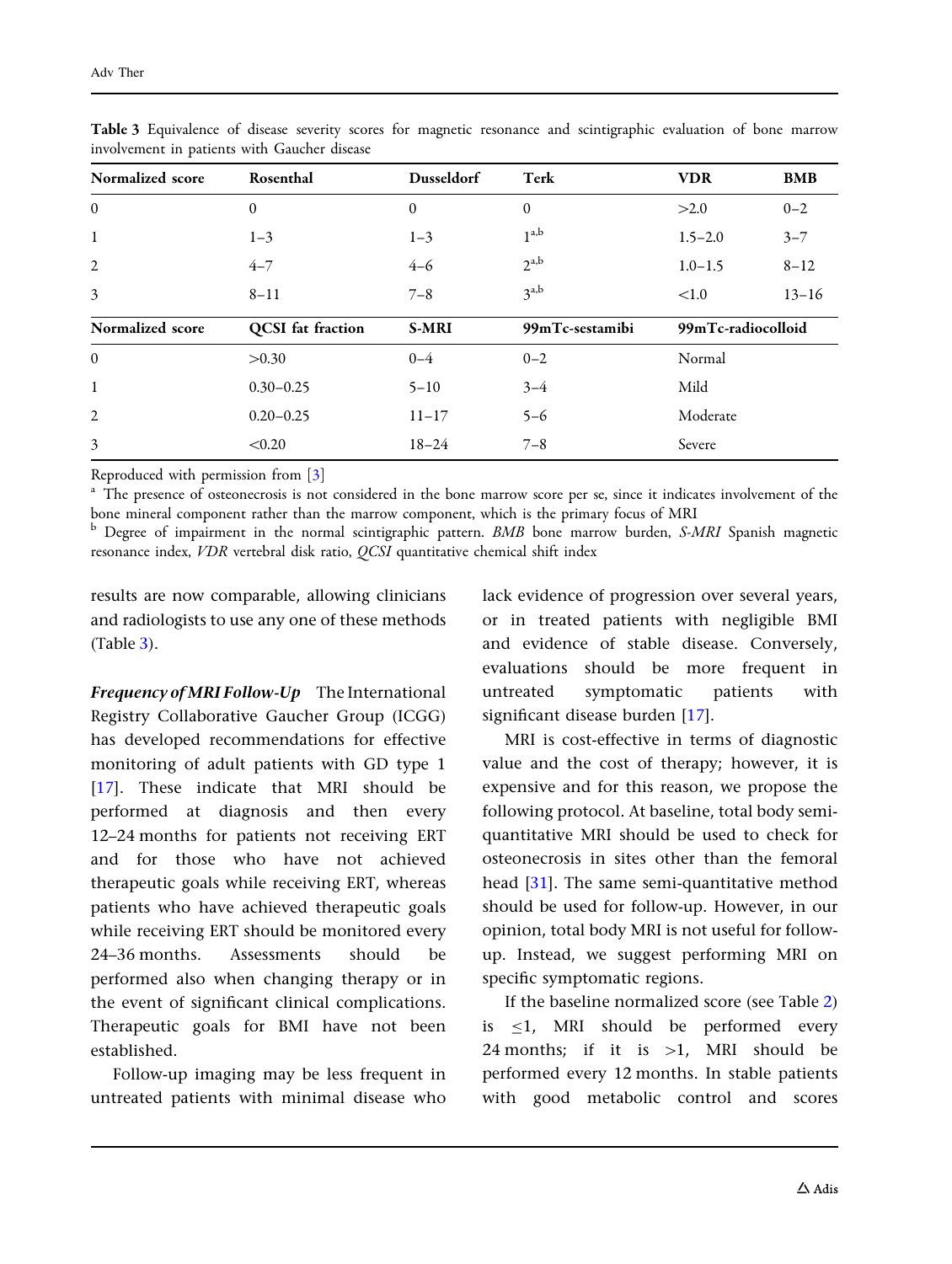consistently  $\leq 1$ , MRI can be performed every 36 months.

### Plain Radiography

Radiographic examination is widely available and inexpensive, but it has low sensitivity in detecting initial and small changes in skeletal involvement in GD patients [[7](#page-13-0)]. However, it is useful for detecting bone complications such as fractures. In addition, radiographic imaging may reveal skeletal lesions, cortical bone thinning, and Erlenmeyer flask deformation that may lead to incidental diagnosis of GD in asymptomatic patients.

The guideline developed by the International Collaborative Gaucher Group (ICGG) recommends that the initial assessment include X-ray examination of the femora, spine, and any other symptomatic sites, but indicates that MRI provides much more information on BMB [[17](#page-13-0)]. Conventional radiography may be useful for characterizing osteonecrosis of the proximal femur and osteosclerotic areas, when used in the context of an appropriate classification system.

Steinberg has proposed a classification system that we agreed is useful for identifying progression of radiographic damage and providing information to guide surgical approaches (Steinberg et al. 1998). It is derived from the system of Arlet and Ficat [\[32\]](#page-14-0) and includes additional stages (Table 4).

### Biomarkers for Bone Damage

Bone manifestations commonly involve decreases or increases in the rate of bone turnover and imbalance between bone resorption and formation. Bone turnover can be measured with specific biochemical markers

Table 4 Steinberg (or University of Pennsylvania) classification system for avascular necrosis of the femoral head

| Stage | Criteria                                                   |
|-------|------------------------------------------------------------|
| 0     | Normal or nondiagnostic radiograph, bone scan,<br>MRI      |
| I     | Normal radiographs; abnormal bone scan and/or<br>MRI       |
|       | A: Mild (<15% of femoral head affected)                    |
|       | B: Moderate (15-30%)                                       |
|       | C: Severe $(>30%)$                                         |
| H     | Cystic and sclerotic changes in femoral head               |
|       | A: Mild (<15% of femoral head affected)                    |
|       | B: Moderate (15-30%)                                       |
|       | C: Severe $(>30%)$                                         |
| Ш     | Subchondral collapse (crescent sign) without<br>flattening |
|       | A: Mild (<15% of articular surface)                        |
|       | B: Moderate (15–30%)                                       |
|       | C: Severe $(>30%)$                                         |
| IV    | Flattening of femoral head                                 |
|       | A: Mild (<15% of surface and <2 mm<br>depression)          |
|       | B: Moderate (15-30% of surface and 2-4 mm<br>depression)   |
|       | C: Severe ( $>30\%$ of surface and $>4$ mm<br>depression)  |
| V     | Joint narrowing or acetabular changes                      |
|       | A: Mid <sup>a</sup>                                        |
|       | B: Moderate <sup>a</sup>                                   |
|       | C: Severe <sup>a</sup>                                     |
| VI    | Advanced degenerative changes                              |

Mean femoral head involvement, as determined in stage IV, and estimated acetabular involvement. MRI magnetic resonance imaging. Reproduced with permission from [[60](#page-15-0)]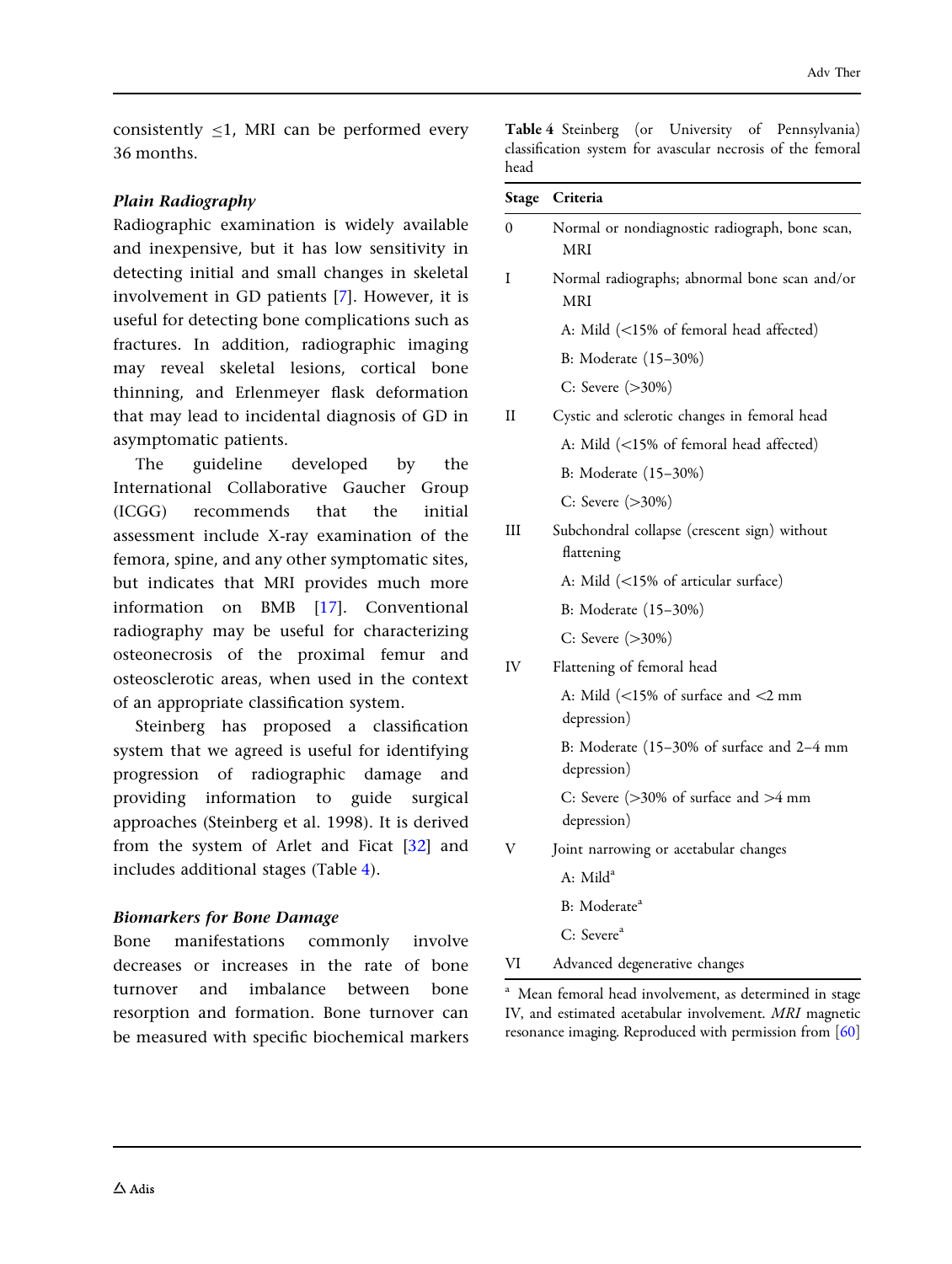for enzyme activities, the release of various structural components of bone, and proteins involved in the processes of bone formation (Table 5). Over the years, most of these parameters have been tested in patients with GD [\[33–40](#page-14-0)]. Urinary total hydroxyproline levels are used to identify osteoclastic hyperactivity. Stowens et al. [[41](#page-14-0)] reported a reduction in urinary hydroxyproline levels in about one-third of patients with GD compared with controls, suggesting a reduction in bone resorption in these patients. Furthermore, osteoblast activity also appears to be suppressed in patients with GD not treated with replacement therapy, as demonstrated by a threefold decrease in levels of markers of osteoblast activity: osteocalcin [\[34\]](#page-14-0) and carboxy-terminal propeptide of procollagen type 1 (P1NP) [\[35\]](#page-14-0). More recently, Van Dussen et al [\[40\]](#page-14-0). reported a significant reduction in osteocalcin levels, without significant changes in levels of carboxy-terminal telopeptide of type I collagen (CTX, a marker of osteoclast activity), in 50% of patients with GD type 1, suggesting that the altered bone turnover is mainly characterized by a reduction of bone formation. Moreover, Mikosch et al. [\[38\]](#page-14-0) had previously reported that levels of tartrate-resistant acid phosphatase (TRAP), a widely used osteoclast marker, are unchanged in patients with GD.

Recently, a systematic review has consolidated the view that there are many contradictory results in the literature and that currently there is no scientific evidence to support the use of biochemical markers for the early diagnosis or follow-up of bone involvement in GD [\[42\]](#page-14-0). CTX and P1NP have gained attention recently; however, there is not sufficient evidence to warrant their use in clinical practice. It is not clear that any of these markers provide information on bone involvement beyond that obtained with the routinely measured indicators of bone metabolism. Furthermore, biochemical markers provide only an instantaneous measurement of status, whereas imaging reflects the cumulative effects of bone gain and loss throughout life. Thus, we recommend periodic measurement of serum calcium and phosphorus, bone isoenzyme of alkaline phosphatase (BALP), PTH, urinary calcium and phosphorus, and 25-hydroxyvitamin D. In addition, because vitamin D deficiency is common, its status should be determined and corrected if needed.

### Enzyme Replacement Therapy

The availability of enzyme replacement therapy (ERT) has significantly improved the treatment of GD, making it possible to establish meaningful therapeutic goals for skeletal manifestations of GD (Table [6](#page-9-0)). Three recombinant mannoseterminated forms of glucocerebrosidase are available for ERT: imiglucerase [[43\]](#page-14-0) was approved in 1994, velaglucerase alfa [\[44\]](#page-14-0) was approved in the US and Europe in 2010, and taliglucerase alfa  $[45]$  was approved in the US and Israel in 2012, and subsequently in Brazil, Chile, and Mexico. Most of the data on skeletal treatment goals come from studies conducted with imiglucerase, which has been shown to significantly improve all bone parameters identified as therapy goals (Supplementary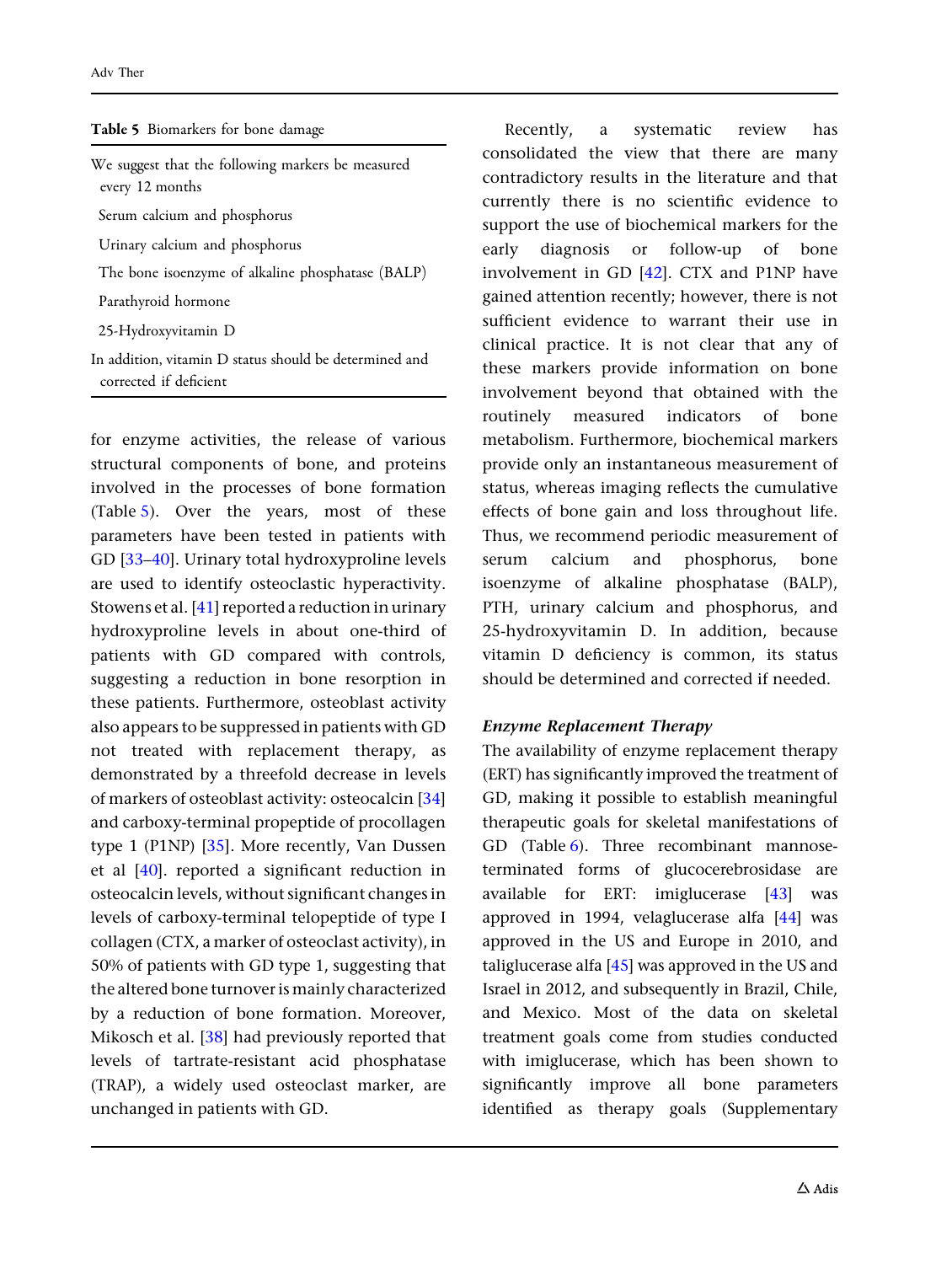<span id="page-9-0"></span>Table 6 Key points for enzyme replacement therapy for bone manifestations

- Enzyme replacement therapy (ERT) is the standard of care for Gaucher disease (GD) types 1 and type 3
- Dosage is individualized and based on disease severity and the presence of additional risk factors for bone disease progression
- Bone manifestations require long-term treatment at higher dosage to achieve a therapeutic effect
- Patients with significant skeletal involvement or other risk factors should receive high-dose therapy (60 U/ kg/every 2 weeks)
- Young patients should receive high-dose therapy to promote attainment of adequate peak bone mineral density during this critical period

Tables 1 and 2) and thus may prevent serious skeletal complications such as bone collapse and fractures. Moreover, post-marketing pharmacosurveliance of more than 4,500 patients reveals that imiglucerase is associated with a stable and low rate of adverse events [\[46](#page-15-0)].

ERT improves the visceral aspects of GD in the first year, whereas skeletal involvement requires a longer treatment period [[10](#page-13-0)]. Improvements in bone marrow infiltration are seen within the first 3 years of treatment with ERT [[25](#page-14-0)], and better results are achieved at higher dosages [[47](#page-15-0)]. A meta-analysis of clinical studies evaluated the effects of ERT on bone complications from GD, suggesting that the bone marrow fat fraction increases significantly following treatment and that 70% of adults with GD respond to treatment [[48](#page-15-0)]. ERT increases the hyperintense T1-weighted MRI signal in bone marrow and significantly reduces BMB scores in patients with GD [\[28](#page-14-0), [49](#page-15-0)].

On the other hand, normalization of BMD requires long-term treatment for up to 8 years, and there is a clear dose–response relationship [\[11,](#page-13-0) [50](#page-15-0)]. Appropriate dosage is based on disease severity and the risk of progression. Patients are considered to have high-risk disease if they have symptomatic skeletal involvement, significant visceral or hematological involvement, or, in the case of pediatric patients, if they exhibit growth failure  $[51]$  $[51]$  $[51]$ . The patient in Case 2 (Supplement) had a low BMD for his age (T-score -3.16) and had experienced a vertebral collapse. BMD did not respond to initial low-dose imiglucerase therapy; however, increasing the dosage to 60 U/kg every 2 weeks was associated with gradual normalization of BMD.

Data on 889 patients in the International Collaborative Gaucher Group (ICGG) registry revealed low BMD for chronological age among patients in all age groups, with the highest prevalence among adolescents [\[8\]](#page-13-0). ERT improved bone mass in all age groups, but the greatest effect was seen in younger subjects, emphasizing that a therapeutic window of opportunity exists and that high-dosage therapy may have the greatest effect in younger patients during the period when peak bone mineral density is accrued. Starting ERT sooner after diagnosis of GD is associated with better outcomes for avascular necrosis [[14](#page-13-0)] and for bone outcomes in general [[8](#page-13-0)]. However, ERT is also effective at stabilizing or slowing the progression of bone disease in adult patients who are diagnosed or treated late and may not have achieved peak bone density.

In patients with suboptimal bone responses to ERT, differential diagnosis should exclude other diseases that can mimic osteoporosis (e.g., osteomalacia, myelomatosis). It is very important to continue ERT at an optimal dosage in patients with poor or partial bone responses while evaluating concomitant conditions that may be driving bone mineral loss, such as hyperthyroidism, Cushing syndrome, hypogonadism, alcoholism, glucocorticoid therapy, or vitamin D deficiency.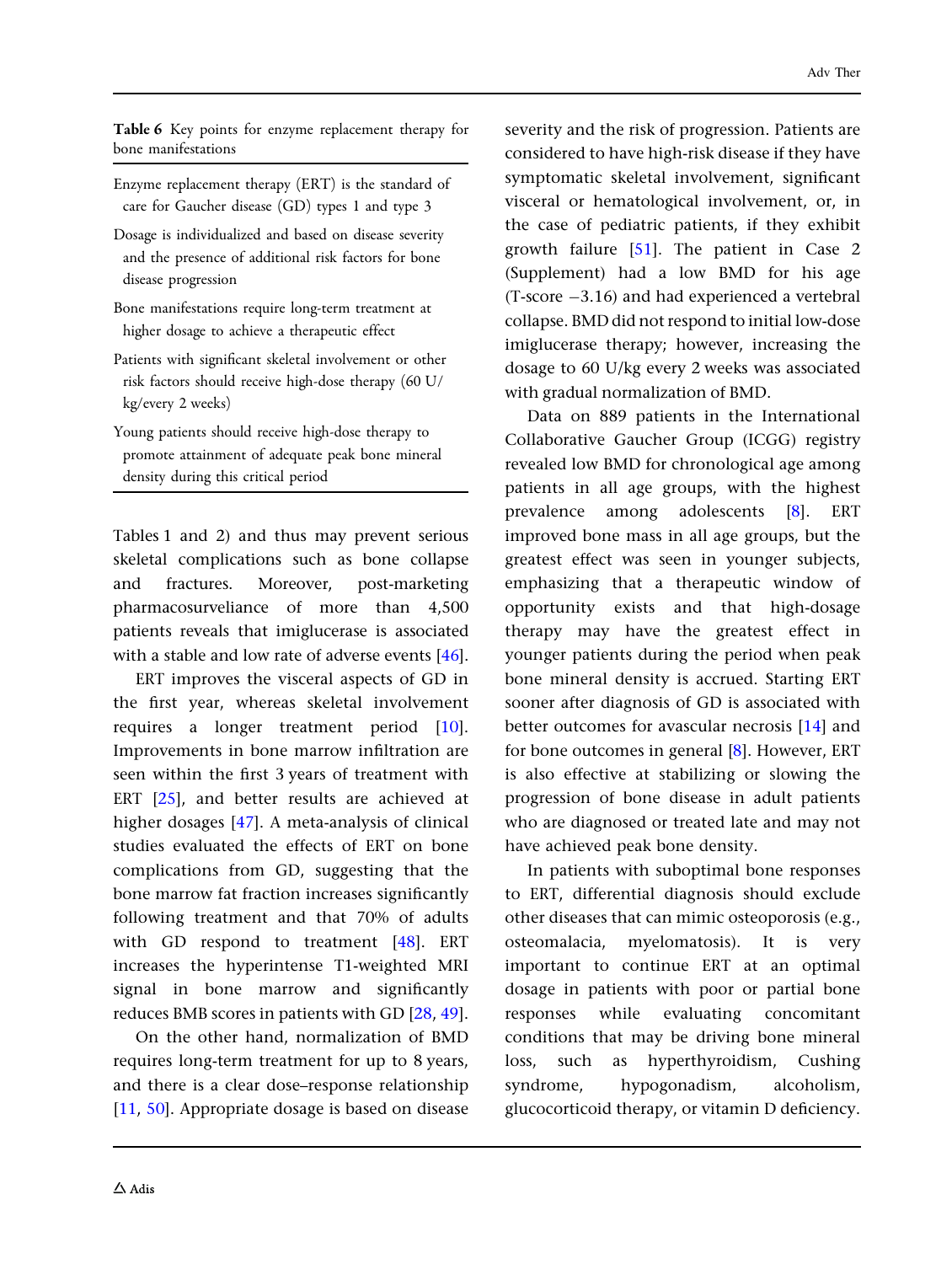### <span id="page-10-0"></span>Other Therapies

Patients who cannot receive treatment with ERT may benefit from substrate reduction therapy (SRT), which reduces the accumulation of glycosphingolipids by inhibiting the formation of their glucosylceramide precursors. Miglustat is a small molecule glucosylceramide synthase inhibitor licensed for use in adults with mild to moderate GD type 1. However, it is indicated as second line therapy due to its lower efficacy and tolerability [\[52,](#page-15-0) [53](#page-15-0)]. A second glucosylceramide synthase inhibitor (eliglustat) has shown statistically significant improvement in lumbar spine BMD in phase II trials [[54](#page-15-0), [55](#page-15-0)] and was

recently approved in the US for use in adult patients with GD type 1.

### Supportive Therapies to ERT for Treatment of Bone Manifestations in Gaucher Disease

Patients with bone mineral deficit may benefit from anti-osteoporotic drugs, in addition to specific therapy (ERT) for GD. The fracture risk assessment tool ( $FRAX^{\circledast}$ ) from the World Health Organization quantifies the 10-year fracture risk from skeletal fragility due to primary osteoporosis and identifies a therapeutic threshold beyond which pharmacological treatment is indicated ([http://www.shef.ac.uk/](http://www.shef.ac.uk/FRAX/index.aspx)



Fig. 1 Proposed algorithm for diagnosing and managing bone manifestations in patients with Gaucher disease. BMI Bone marrow infiltration, DXA dual energy X-ray

absorptiometry, ERT enzyme replacement therapy, MRI magnetic resonance imaging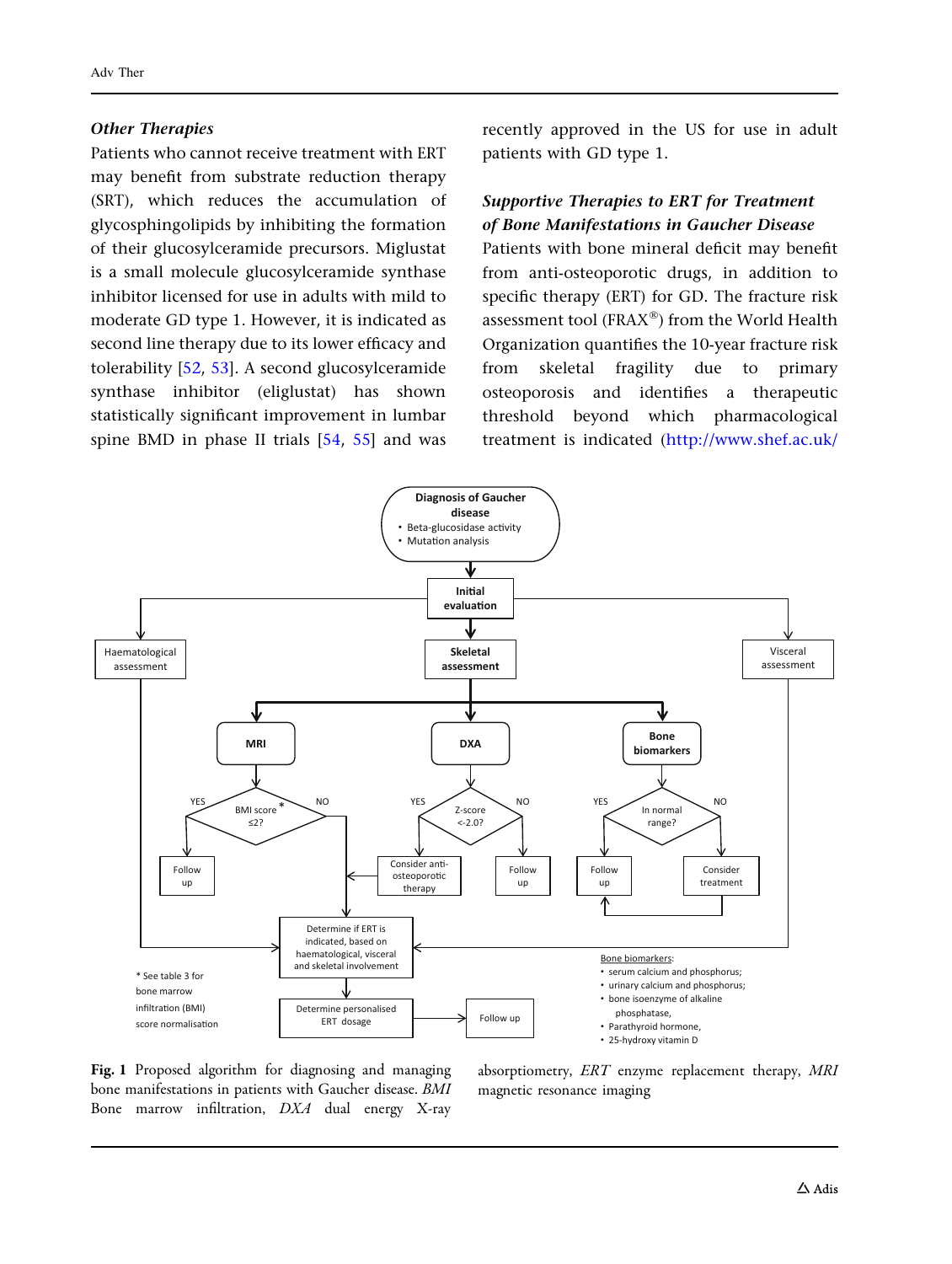[FRAX/index.aspx\)](http://www.shef.ac.uk/FRAX/index.aspx). In young subjects, a marked reduction in bone mass documented by DXA is an indication for anti-osteoporotic drugs, particularly bisphosphonates. Treatment with alendronate 40 mg/day provided a significant improvement in BMD at the lumbar spine in patients with GD [[56](#page-15-0)]. Administration of bisphosphonates in GD is supported by guidelines from several scientific societies, though not as preventive therapy [[57](#page-15-0)].

### Algorithm for Diagnosis and Follow-Up of Bone Disease in Gaucher Disease Type 1

The flow charts in Figs. [1](#page-10-0) and 2 show proposed algorithms for managing bone disease in GD

type 1, based on the information and discussion in the preceding sections. Figure [1](#page-10-0) depicts initial steps for diagnosis and treatment of patients, while Fig. 2 shows steps in monitoring for and follow-up of bone involvement.

## **CONCLUSION**

The severity of skeletal involvement in type 1 GD is variable, but associated with significant pain, disability, and reduced QoL; thus, all patients should be monitored regularly for the onset and progression of skeletal pathology. DXA is the method of choice for measuring



Fig. 2 Proposed algorithm for monitoring, and follow-up of bone involvement in patients with Gaucher disease. BMI Bone marrow infiltration, DXA dual energy X-ray absorptiometry, ERT enzyme replacement therapy, GauSSI-I Gaucher disease Severity Score Index-type I, GD Gaucher disease, MRI magnetic resonance imaging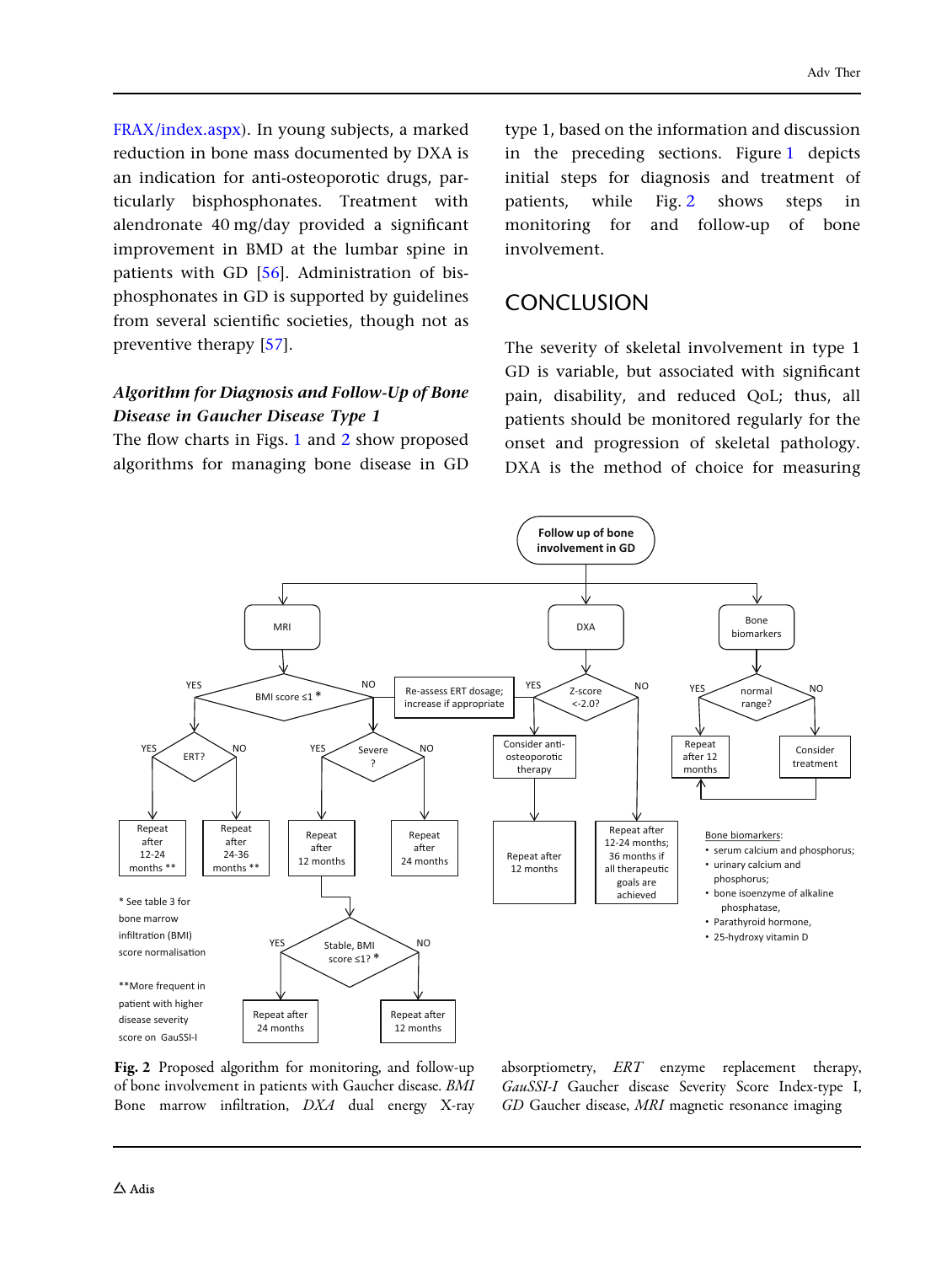BMD, whereas MRI is the method of choice for evaluating bone marrow infiltration. Correct performance and interpretation of these methods are paramount to obtaining clinically useful information.

ERT has changed the fate of patients with a diagnosis of GD, as demonstrated in numerous clinical studies. Continuous, long-term ERT should be considered for all patients with progressive skeletal involvement and those at risk of developing severe skeletal complications, including children with symptomatic GD. Early treatment at the appropriate individualized dosage is crucial for preventing irreversible skeletal damage. The dosage for individual patients is based on disease severity and response to therapy. Patients at high risk of skeletal disease should receive ERT at a dosage of 60 U/kg/2 weeks. Anti-osteoporotic therapy should be administered in addition to ERT when indicated.

Looking to the future, therapies combining ERT with SRT have the potential to provide further benefits [[58](#page-15-0)]; however, a small 24-month controlled study did not show a significant benefit for combination therapy with imiglucerase plus miglustat, compared to either drug in monotherapy [\[59\]](#page-15-0). Combination therapies should continue to be investigated thoroughly as new agents emerge.

Skeletal manifestations of GD are not necessarily intractable, and patients who are diagnosed and treated early, before irreversible damage occurs, are spared from severe bone involvement. Registry data show that for most adults with late-diagnosed bone involvement, the onset of GD was in childhood. Thus, every effort must be made to monitor for skeletal involvement starting in pediatric patients.

## ACKNOWLEDGMENTS

Sponsorship for this study and article processing charges were funded by Genzyme, a Sanofi company, Modena, Italy. Medical writing assistance for this study was provided by Richard Vernell, an independent medical writer on behalf of Springer Healthcare Communications, Milan, Italy, and funded by Genzyme, a Sanofi company, Modena, Italy. All named authors meet the ICMJE criteria for authorship for this manuscript, take responsibility for the integrity of the work as a whole, and have given final approval for the version to be published.

Author contributions. All authors contributed equally to this work. The authors thank also the collaborators who presentedand discussed clinical cases.

Conflict of interest. Gaetano Giuffrida has received honoraria from Genzyme, a Sanofi Company, Modena, Italy; Shire, Florence, Italy; Bayer, Milan, Italy; and Novo Nordisk, Rome, Italy. Maria Domenica Cappellini has received consultancy fees from Novartis, Origgio, Italy; Genzyme, a Sanofi Company, Modena, Italy; and Celgene, Milan, Italy. Francesca Carubbi has received speaker honoraria from Genzyme, a Sanofi Company, Modena, Italy and travel grants from Shire, Florence, Italy and Genzyme, a Sanofi Company, Modena, Italy. Maja Di Rocco has received honoraria from Genzyme, a Sanofi Company, Modena, Italy; Shire, Florence, Italy; Actelion, Imola, Italy; and BioMarin Europe Limited, London, England. Giovanni Iolascon has received honoraria as a speaker from Amgen, Milan, Italy; Grunenthal Italia, Milan, Italy; Eli Lilly Italia, Sesto Fiorentino, Italy; and MSD Italia, Rome, Italy.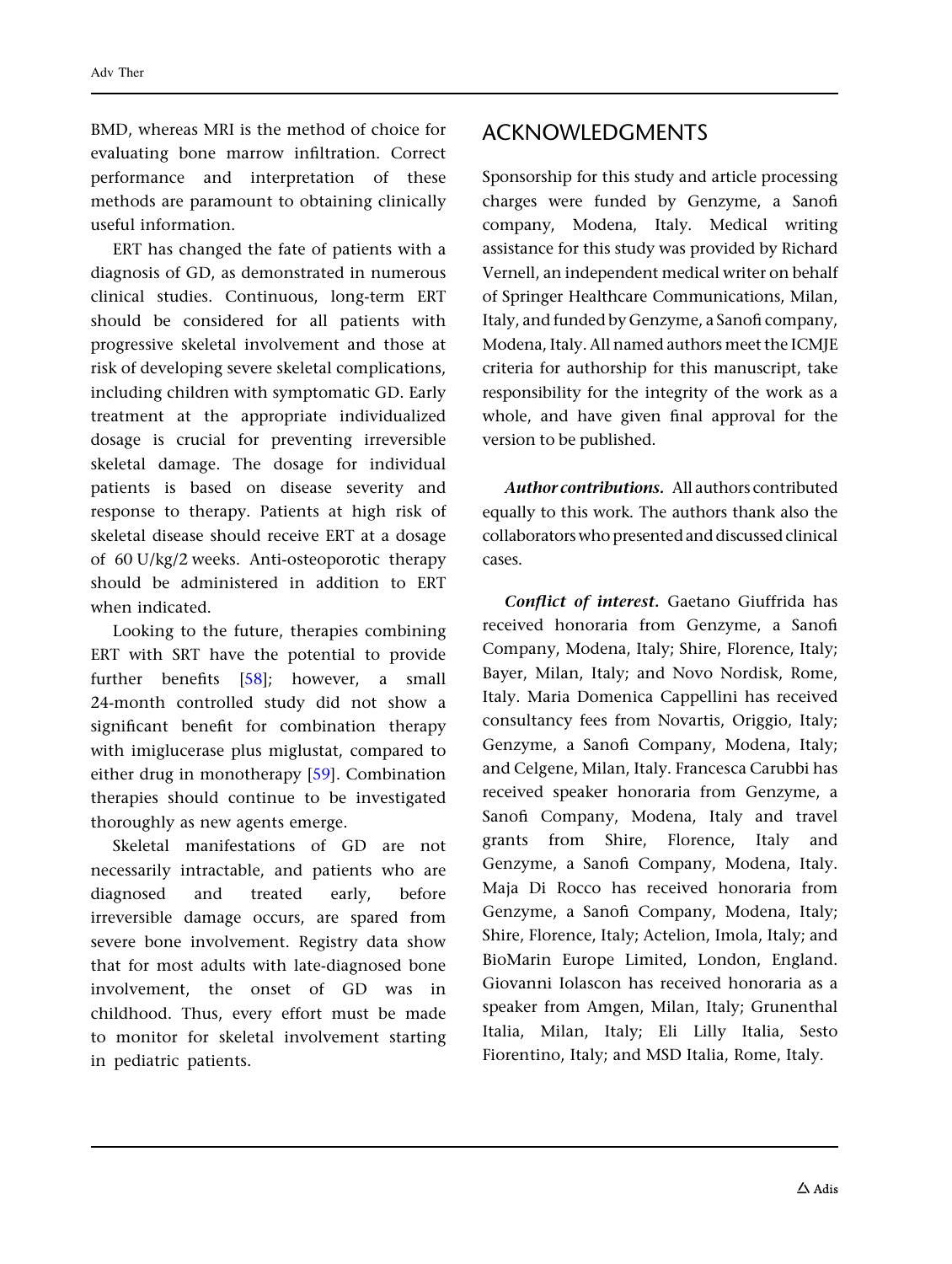<span id="page-13-0"></span>Compliance with ethics guidelines. This article does not contain any studies with human or animal subjects performed by any of the authors.

## **REFERENCES**

- 1. Grabowski GA. Phenotype, diagnosis, and disease. Lancet. 2008;372:1263–71.
- 2. Meikle PJ, Hopwood JJ, Clague AE, Carey WF. Prevalence of lysosomal storage disorders. JAMA. 1999;281:249–54.
- 3. Di Rocco M, Giona F, Carubbi F, et al. A new severity score index for phenotypic classification and evaluation of responses to treatment in type I Gaucher disease. Haematologica. 2008;93:1211–8.
- 4. Zimran A, Gelbart T, Westwood B, Grabowski GA, Beutler E. High frequency of the Gaucher disease mutation at nucleotide 1226 among Ashkenazi Jews. Am J Hum Genet. 1991;49:855–9.
- 5. Wenstrup RJ, Roca-Espiau M, Weinreb NJ, Bembi B. Skeletal aspects of Gaucher disease: a review. Br J Radiol. 2002;75(Suppl 1):A2–12.
- 6. Kaplan P, Andersson HC, Kacena KA, Yee JD. The clinical and demographic characteristics of non neuronopathic Gaucher disease in 887 children at diagnosis. Arch Pediatr Adolesc Med. 2006;160:603–8.
- 7. Vom Dahl S, Poll L, Di Rocco M, et al. Evidencebased recommendations for monitoring bone disease and the response to enzyme replacement therapy in Gaucher patients. Curr Med Res Opin. 2006;22:1045–64.
- 8. Mistry PK, Weinreb NJ, Kaplan P, Cole JA, Gwosdow AR, Hangartner T. Osteopenia in Gaucher disease develops early in life: response to imiglucerase enzyme therapy in children, adolescents and adults. Blood Cells Mol Dis. 2011;46:66–72.
- Pastores GM, Weinreb NJ, Aerts H, et al. Therapeutic goals in the treatment of Gaucher disease. Semin Hematol. 2004;41(Suppl 5):4–14.
- 10. Weinreb NJ, Charrow J, Andersson HC, et al. Effectiveness of enzyme replacement therapy in 1,028 patients with type 1 Gaucher disease after 2–5 years of treatment: a report from the Gaucher Registry. Am J Med. 2002;113:112–9.
- 11. Wenstrup RJ, Kacena KA, Kaplan P, et al. Effect of enzyme replacement therapy with imiglucerase on BMD in type 1 Gaucher disease. J Bone Miner Res. 2007;22:119–26.
- 12. Deegan PB, Pavlova E, Tindall J, et al. Osseous manifestations of adult Gaucher disease in the era of enzyme replacement therapy. Medicine (Baltimore). 2011;90:52–60.
- 13. Andersson H, Kaplan P, Kacena K, et al. Eight-year<br>clinical outcomes of long-term enzyme clinical outcomes of long-term replacement therapy for 884 children with Gaucher disease type 1. Pediatrics. 2008;122:1182–90.
- 14. Mistry PK, Deegan P, Vellodi A, et al. Timing of initiation of enzyme replacement therapy after diagnosis of type 1 Gaucher disease: effect on incidence of avascular necrosis. Br J Haematol. 2009;147:561–70.
- 15. Damiano AM, Pastores GM, Ware JE Jr. The healthrelated quality of life of adults with Gaucher's disease receiving enzyme replacement therapy: results from a retrospective study. Qual Life Res. 1998;7:373–86.
- 16. Giraldo P, Solano V, Pérez-Calvo JI, Giralt M, Rubio-Félix D, Spanish Group on Gaucher disease. Quality of life related to type 1 Gaucher disease: Spanish experience. Qual Life Res. 2005;14:453–62.
- 17. Weinreb NJ, Aggio MC, Andersson HC, et al. Gaucher disease type 1: revised recommendations on evaluations and monitoring for adult patients. Semin Hematol. 2004;41(Suppl 5):15–22.
- 18. Maas M, Hangartner T, Mariani G, et al. Recommendations for the assessment and monitoring of skeletal manifestations in children with Gaucher disease. Skeletal Radiol. 2008;37:185–8.
- 19. Bianchi ML, Baim S, Bishop NJ, et al. Official positions of the International Society for Clinical Densitometry (ISCD) on DXA evaluation in children and adolescents. Pediatr Nephrol. 2010;25:37–47.
- 20. Schousboe JT, Shepherd JA, Bilezikian JP, Baim S. Executive summary of the 2013 International Society for Clinical Densitometry Position Development Conference on bone densitometry. J Clin Densitom. 2013;16:455–66.
- 21. Gordon CM, Bachrach LK, Carpenter TO, et al. Dual energy X-ray absorptiometry interpretation and reporting in children and adolescents: the 2007 ISCD Pediatric Official Positions. J Clin Densitom. 2008;11:43–58.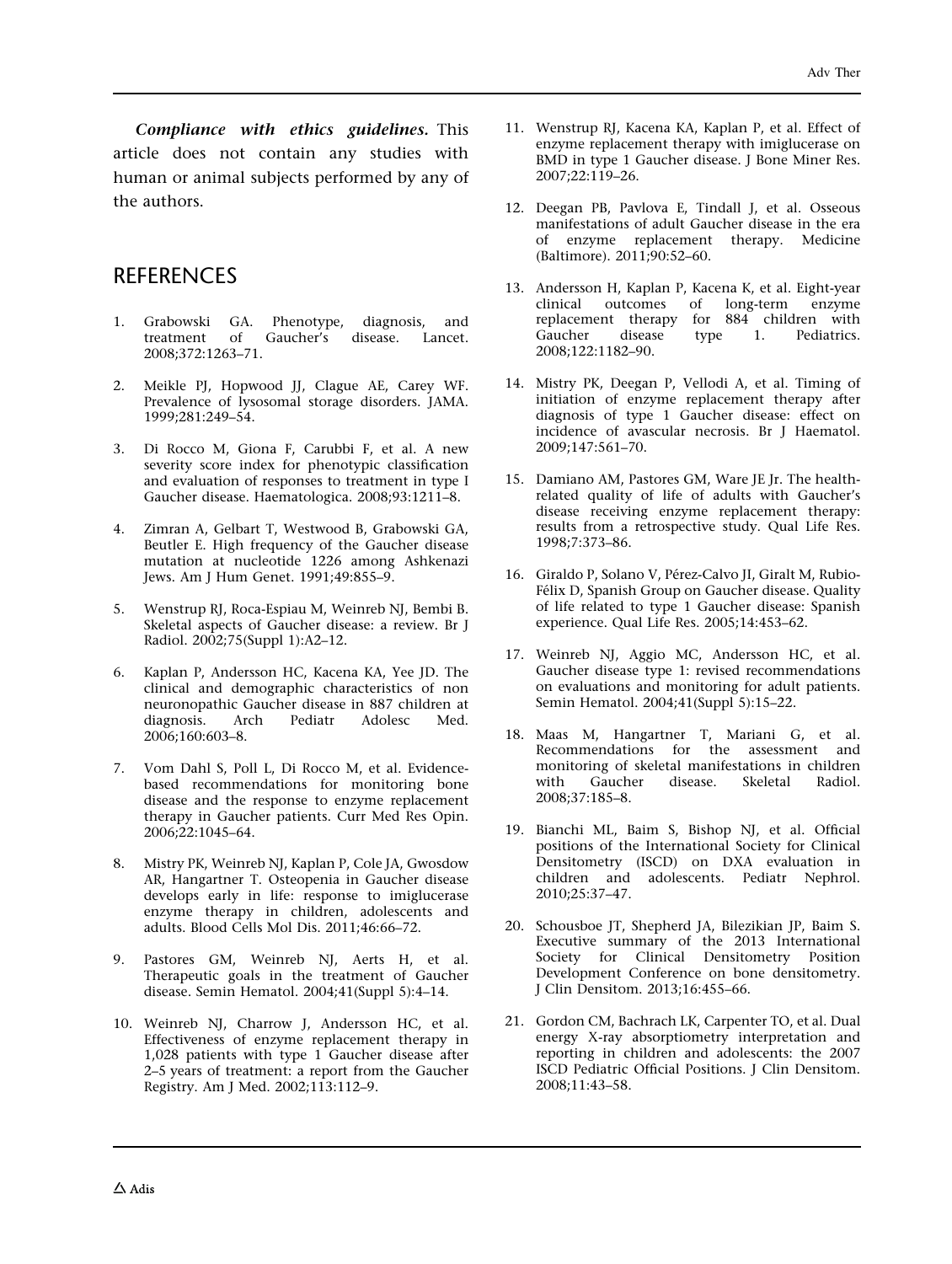- <span id="page-14-0"></span>22. Johnell O, Kanis JA, Oden A, et al. Predictive value of BMD for hip and other fractures. J Bone Miner Res. 2005;20:1185–94.
- 23. Kaplan P, Baris H, De Meirleir L, et al. Revised recommendations for the management of Gaucher disease in children. Eur J Pediatr. 2013;172:447–58.
- 24. Rosenthal DI, Scott JA, Barranger J, et al. Evaluation of Gaucher disease using magnetic resonance imaging. J Bone Joint Surg Am. 1986;68:802–8.
- 25. Poll LW, Koch JA, vom Dahl S. Magnetic resonance imaging of bone marrow changes in Gaucher disease during enzyme replacement therapy: first German long-term results. Skeletal Radiol. 2001;30:496–503.
- 26. Terk MR, Dardashti S, Liebman HA. Bone marrow response in treated patients with Gaucher disease: evaluation by T1-weighted magnetic resonance images and correlation with reduction in liver and spleen volume. Skeletal Radiol. 2000;29:563–71.
- 27. Vlieger EJ, Maas M, Akkerman EM, Hollak CE, Den Heeten GJ. Vertebra disc ratio as a parameter for bone marrow involvement and its application in Gaucher disease. J Comput Assist Tomogr. 2002;26:843–8.
- 28. Maas M, van Kuijk C, Stoker J, et al. Quantification of bone involvement in Gaucher disease: MR imaging bone marrow burden score as an alternative to Dixon quantitative chemical shift MR imaging—initial experience. Radiology. 2003;229:554–61.
- 29. Roca M, Mota J, Alfonso P, Pocoví M, Giraldo P. S-MRI score: a simple method for assessing bone marrow involvement in Gaucher disease. Eur J Radiol. 2007;62:132–7.
- 30. Maas M, Hollak CE, Akkerman EM, Aerts JM, Stoker J, Den Heeten GJ. Quantification of skeletal involvement in adults with type I Gaucher's disease: fat fraction measured by Dixon quantitative chemical shift imaging as a valid parameter. AJR Am J Roentgenol. 2002;179:961–5.
- 31. Poll LW, Cox ML, Godehardt E, Steinhof V, vom Dahl S. Whole body MRI in type I Gaucher patients: evaluation of skeletal involvement. Blood Cells Mol Dis. 2011;46:53–9.
- 32. Ficat RP. Idiopathic bone necrosis of the femoral head. Early diagnosis and treatment. J Bone Joint Surg Br. 1985;67:3–9.
- 33. Moran MT, Schofield JP, Hayman AR, Shi GP, Young E, Cox TM. Pathologic gene expression in Gaucher disease: up-regulation of cysteine proteinases including osteoclastic cathepsin K. Blood. 2000;96:1969–78.
- 34. Drugan C, Jebeleanu G, Grigorescu-Sido P, Caillaud C, Craciun AM. Biochemical markers of bone turnover as tools in the evaluation of skeletal involvement in patients with type 1 Gaucher disease. Blood Cells Mol Dis. 2002;28:13–20.
- 35. Ciana G, Addobbati R, Tamaro G, et al. Gaucher disease and bone: laboratory and skeletal mineral density variations during a long period of enzyme replacement therapy. J Inherit Metab Dis. 2005;28:723–32.
- 36. Deegan PB, Moran MT, McFarlane I, et al. Clinical evaluation of chemokine and enzymatic biomarkers of Gaucher disease. Blood Cells Mol Dis. 2005;35:259–67.
- 37. Vellodi A, Foo Y, Cole TJ. Evaluation of three biochemical markers in the monitoring of Gaucher disease. J Inherit Metab Dis. 2005;28:585–92.
- 38. Mikosch P, Reed M, Baker R, et al. Changes of bone metabolism in seven patients with Gaucher disease treated consecutively with imiglucerase and miglustat. Calcif Tissue Int. 2008;83:43–54.
- 39. Stirnemann J, Belmatoug N, Vincent C, Fain O, Fantin B, Mentré F. Bone events and evolution of biologic markers in Gaucher disease before and during treatment. Arthritis Res Ther. 2010;12:R156.
- 40. van Dussen L, Lips P, Everts VE, et al. Markers of bone turnover in Gaucher disease: modeling the evolution of bone disease. J Clin Endocrinol Metab. 2011;96:2194–205.
- 41. Stowens DW, Teitelbaum SL, Kahn AJ, Barranger JA. Skeletal complications of Gaucher disease. Medicine (Baltimore). 1985;64:310–22.
- 42. Giuffrida G, Cingari MR, Parrinello N, et al. Bone turnover markers in patients with type 1 Gaucher disease. Hematol Rep. 2012;4:e21.
- 43. Grabowski GA, Barton NW, Pastores G, et al. Enzyme therapy in type 1 Gaucher disease: comparative efficacy of mannose-terminated glucocerebrosidase from natural and recombinant sources. Ann Intern Med. 1995;122:33–9.
- 44. Zimran A, Altarescu G, Philips M, et al. Phase 1/2 and extension study of velaglucerasealfa replacement therapy in adults with type 1 Gaucher disease: 48-month experience. Blood. 2010;115:4651–6.
- 45. Aviezer D, Brill-Almon E, Shaaltiel Y, et al. A plantderived recombinant human glucocerebrosidase enzyme—a preclinical and phase I investigation. PLoS One. 2009;4:e4792.